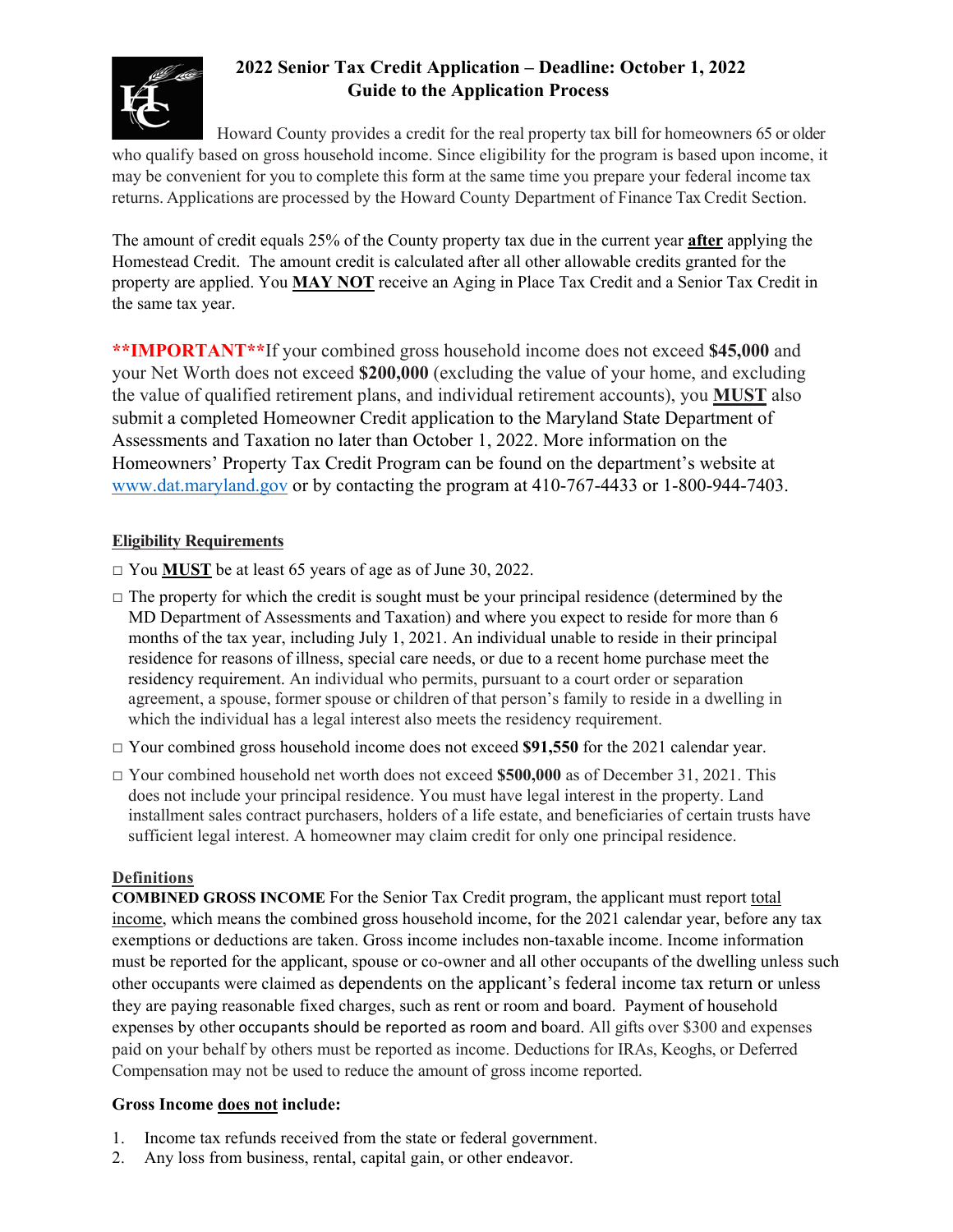## **Net Worth**

For the Senior Tax Credit, net worth means, after deducting outstanding liabilities, the sum of the current market value of all assets including real property, cash, savings accounts, and other investments, *but not including:* 

- $\Box$  The dwelling for which the property tax credit is sought,
- $\Box$  The cash value of any life insurance policies on the life of the homeowner, and
- □ Tangible personal property.

## **The cash value of qualified retirement savings plans and individual retirement accounts must be reported to Howard County.**

### **Qualified Retirement Plan**

A qualified pension, profit-sharing or stock bonus plan (including 401(k), 403(b) plans and 457 deferred comp plans)

- $\Box$  A tax-sheltered annuity contract or a qualified annuity plan
- $\Box$  An IRA

## **APPLICATION CHECKLIST**

### **Please submit the following with the original copy of the application:**

- □ **ID** Copy of a valid Maryland Driver's License or MVA-issued I.D. for all owners. If an owner listed on the deed does not reside at the property, please provide their state-issued driver's license or state-issued photo identification.
- □ **Income** All income documents, such as W-2, 1099-INT, 1099-DIV, Business tax return
- □ **Social Security** & Railroad SSA-1099, RRB 1099,
- □ **IRA, Pensions, & Annuities**  1099R forms for all distributions and rollover forms, if applicable

#### □ **Copy of your complete Federal tax return**

- $\Box$  If you file a federal income tax return for 2021, you must submit a photocopy of your complete federal return, including all accompanying schedules and forms, with the application. If your tax return is not prepared by an accredited tax preparer, (*hand written tax returns will not be accepted*) please submit an official IRS Wage and Income Transcript, which can be obtained by contacting the IRS at 1-800-908-9946 or by visiting the IRS website at www.irs.gov.
- □ **Do you own or operate a business?** If *gross* income was derived from a partnership or corporation, a copy of the partnership return (Form 1065 AND Schedule K-1) and/or a copy of the corporate return (Form 1120/1120S AND Schedule K-1) must also be included. If separate returns were filed by spouses, a copy from each spouse must be included. Do not include a copy of the Maryland state tax return in your *application.*

Senior Tax Credit 8 a.m. – 5 p.m. contact 410-767-5900 3430 Court House Drive

# **Mailing Address Contact Information State of MD**

Ellicott City, MD 21043 **Email:** taxcredit@howardcountymd.gov NO PHONE CAMERA PHOTOS, PDF ONLY

Howard County Phone: (410) 313-4076 Homeowner Credit -HT60 Department of Finance Hours: Monday – Friday State Dept. of Assessment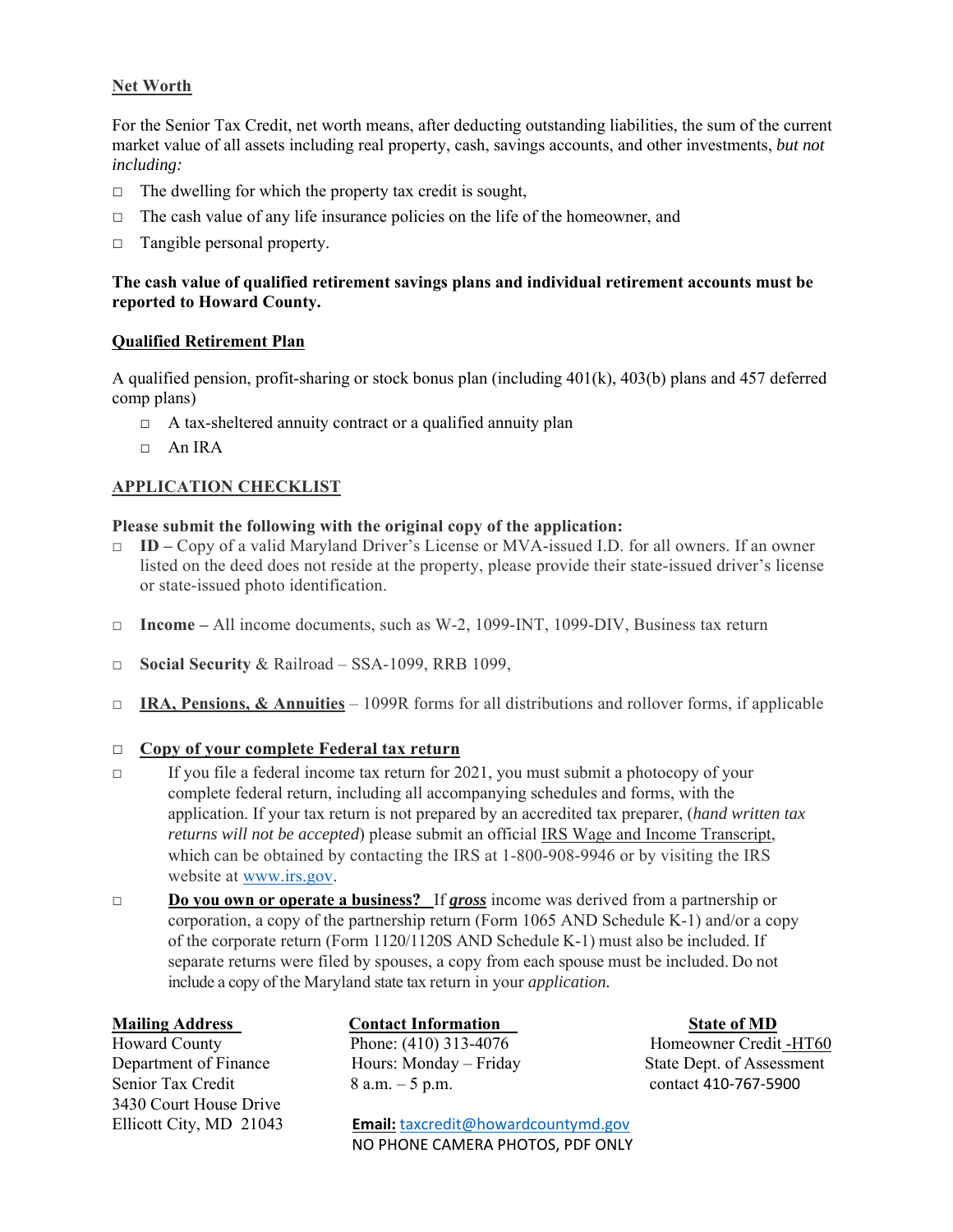| <b>SOURCES OF GROSS INCOME</b><br><b>CALENDER YEAR ENDING:</b><br><b>DECEMBER 31, 2021</b> | (1)<br><b>APPLICANT</b> | (2)<br><b>SPOUSE OR</b><br><b>RESIDENT</b><br><b>CO-OWNER</b> | (3)<br>ALL<br><b>RESIDENTS</b> | <b>OFFICE USE</b><br><b>ONLY</b> |
|--------------------------------------------------------------------------------------------|-------------------------|---------------------------------------------------------------|--------------------------------|----------------------------------|
| Wages, Salary, Tips, Commissions, Fees<br>(Attach a copy of 2021 W-2)                      |                         |                                                               |                                |                                  |
| Interest (taxable & non-taxable, attach<br>1099 INT)                                       |                         |                                                               |                                |                                  |
| Dividends (taxable & non-taxable, attach<br>1099 DIV)                                      |                         |                                                               |                                |                                  |
| Gross Capital Gains (Includes non-taxable<br>gains)                                        |                         |                                                               |                                |                                  |
| Gross Rental Income (Schedule E)                                                           |                         |                                                               |                                |                                  |
| <b>Gross Business Income</b><br>(Schedule C/1065/1120/1120S)                               |                         |                                                               |                                |                                  |
| Room & Board (see item 13 instructions)                                                    |                         |                                                               |                                |                                  |
| Unemployment Insurance; Worker's<br>Compensation (attach 1099-G)                           |                         |                                                               |                                |                                  |
| Alimony; Public Assistance Grant                                                           |                         |                                                               |                                |                                  |
| Social Security; SSI Benefits<br>(Attach copy of 2021 SSA-1099)                            |                         |                                                               |                                |                                  |
| Railroad Retirement<br>(Attach ENTIRE copy of 2021 RRB 1099)                               |                         |                                                               |                                |                                  |
| Federal Pensions: Including VA Benefits<br>(Attach a copy of 2021 1099-R)                  |                         |                                                               |                                |                                  |
| Pensions and Annuities (Attach a copy of<br>2021 1099R)                                    |                         |                                                               |                                |                                  |
| IRA Distributions (Attach a copy of 2021<br>$1099 - R$                                     |                         |                                                               |                                |                                  |
| If rollover, attach proof of deposit                                                       |                         |                                                               |                                |                                  |
| Deferred Compensation<br>(Attach a 2021 W-2 OR 1099 Statement)                             |                         |                                                               |                                |                                  |
| Inheritances; Gifts over \$300; Expenses                                                   |                         |                                                               |                                |                                  |
| Paid by Others (Provide documentation)                                                     |                         |                                                               |                                |                                  |
| All other income<br>(Provide source AND documentation)                                     |                         |                                                               |                                |                                  |
| 2021 TOTAL INCOME                                                                          |                         |                                                               |                                |                                  |

I declare under the penalties of perjury pursuant to Sec.1-201 of the Maryland Tax-Property Code Annotated that this application (including any accompanying forms and statements) has been examined by me and the information contained herein, to the best of my knowledge and belief, is true correct and complete, that I have reported all monies received, that I have a legal interest in this property, and that this dwelling will be my principal residence for the prescribed period. I understand that the Howard County Department of Finance may request, at a later date, additional information to verify the statements reported on this form, and that independent verifications of the information reported may be made. I also understand that intentionally providing false information on this application may subject me to criminal penalties and fines.

 $\mathcal{L}_\mathcal{L} = \{ \mathcal{L}_\mathcal{L} = \{ \mathcal{L}_\mathcal{L} = \{ \mathcal{L}_\mathcal{L} = \{ \mathcal{L}_\mathcal{L} = \{ \mathcal{L}_\mathcal{L} = \{ \mathcal{L}_\mathcal{L} = \{ \mathcal{L}_\mathcal{L} = \{ \mathcal{L}_\mathcal{L} = \{ \mathcal{L}_\mathcal{L} = \{ \mathcal{L}_\mathcal{L} = \{ \mathcal{L}_\mathcal{L} = \{ \mathcal{L}_\mathcal{L} = \{ \mathcal{L}_\mathcal{L} = \{ \mathcal{L}_\mathcal{$